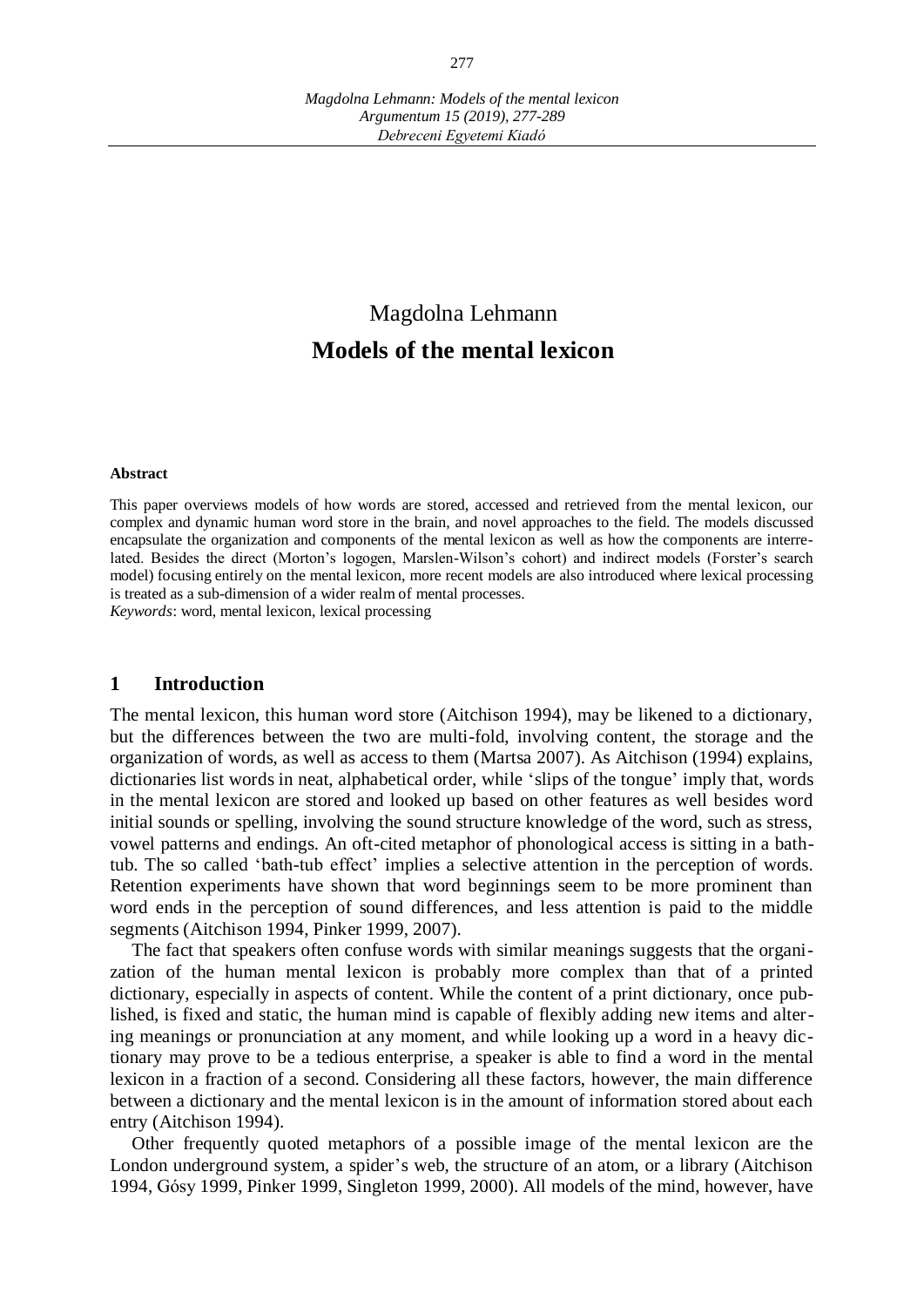278

one thing in common: "they are simplified diagrams which encapsulate crucial features of something that is in reality considerably more complex" (Aitchison 1994: 36).

Researchers working on the borderlines of psychology, neuroscience and linguistics have developed several models on how words are represented in, accessed and retrieved from the mental lexicon (for overviews see Aitchison 1994, Emmorey & Fromkin 1988, Garman 1990, Garrod & Pickering 1999, Jackendoff 1993, Levelt 1989, Pinker 2007, Reeves, Hirsh-Pasek & Golinkoff 1998, Robinson 2001, Singleton 1999, 2000, Tannenhaus 1988, Wray 2002). The models discussed below address issues of what components the mental lexicon may comprise, as well as how these components relate to and co-operate with one another. The general distinction between direct and indirect models of lexical representation and processing may be pictured with two easily conceivable metaphors, explains Garman (1990). He portrays direct models as working like word processor software: to find a word in the computer database we need to type in as many letters of it as it is sufficient to distinguish it from other stored items.

On the other hand, an indirect model may be likened to looking up a word in a dictionary or a book in a library. This process involves more than a single step to find the required item. Representatives of the direct model are Morton's (1982) logogen model and Marslen-Wilson's (1987) cohort model, whereas Forster's (1976) search model exemplifies the indirect type. In the following section I am going to discuss these models briefly, before addressing issues raised by more recent approaches (Fodor 1983, Jackendoff 1993, Levelt 1989, Stubbs 2001, Wray 2002).

### **2 Morton's logogen model**

The logogen model developed and later revised by the British psychologist John Morton in the 1960s and 1970s is based on the observed link between word recognition and word context in sentence completion tasks (Morton 1982). The model attempts to explain why words are better recognized and retrieved in certain contexts than in others. The word 'logogen' is coined from the Greek 'logos' meaning word, and 'genesis' meaning birth or coming to life from the Latin word 'generare' (Singleton 1999: 85). A logogen in Morton's model is a 'neural unit' in the nervous system where an 'event' takes place when "a lexical response becomes available" (Singleton 1999: 85). The logogen system thus is a set of mecha nisms present for each word in an individual's mental lexicon, i.e. there is a separate logogen for every word in the lexicon (Caron 1992: 53).

There is a separate auditory logogen system for the analysis of perceptual acoustic input (what we hear), and a visual logogen system for analyzing perceptual visual input (what we see). Both are connected in a two-way link to the cognitive system which, in Morton's view, is a database of various kinds of semantic information including information on contextual probabilities (Singleton 2000: 171). The scattered uni-directional line from the auditory and visual systems refers to possible cases of producing output without consulting the cognitive system for semantic information, which, as Singleton (1999) points out, accounts for being able to pronounce non-word input presented either visually or auditorily. The response buffer, the fourth component uni-directionally connected to the logogen output system, then generates spoken or written production in response to the input. There are two thresholds regulating access to both the cognitive system and the response buffer after which the logogen 'fires' (i.e. a word is available as a response). When the threshold level of activation is reached and once fired, the level of activation decays gradually but never reaches the original state again.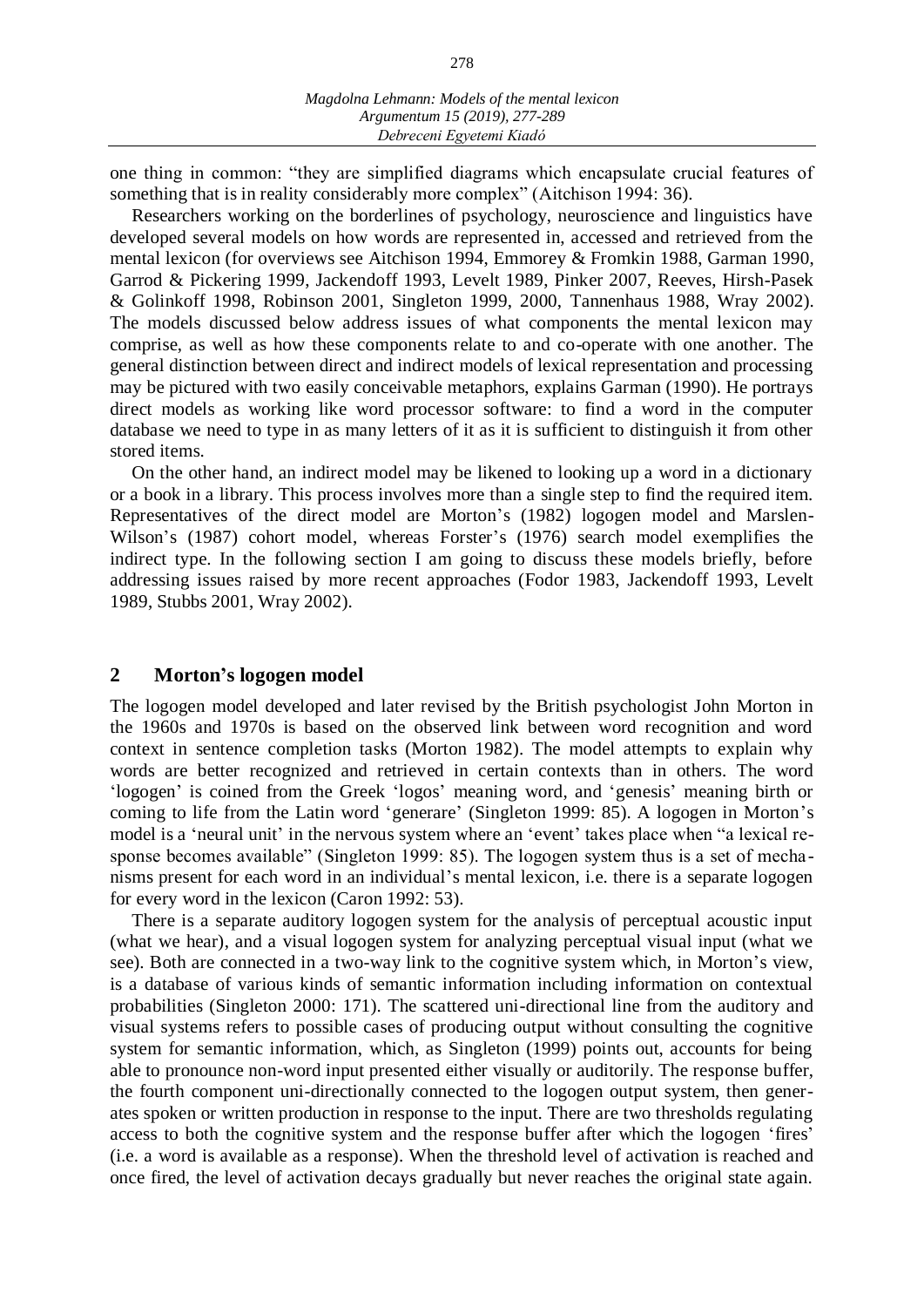This, on the one hand, seems to explain why a frequently used logogen is never completely deactivated again (frequency effect, Caron 1992: 53), as well as the effects of long-term semantic priming (Singleton 1999: 87–88), i.e. the activation of a logogen also entails the partial activation of other logogens close to it.

Citing evidence both from psycholinguistic experiments with students and data gained from aphasic (brain-impaired) patients, Emmorey and Fromkin (1988) assume a strong connection between the phonological and orthographic representation of words, which the logogen model does not allow. They claim that the so-called Fromkin or Modular coaddressing model is capable of bridging this gap by proposing separate but interconnected lexicons for orthographic and phonological representation, supplemented by a semantic lexicon linked to both.

Other criticism of the logogen model pointed out that it does not account for picture recognition and naming, which would necessitate the insertion of a "pictogen system" (Singleton 1999: 90), and on the other hand, the output system needs to be more complex, with distinct pathways for written, spoken and graphic output. The difficulty of defining the threshold levels of activation and the lack of evidence on why less frequent words may also be activated instead of more frequent items in the system have both implied a need for new attempts in modelling the mental lexicon to account for these phenomena.

#### **3 Marslen-Wilson's cohort model**

Moving away from the perspective of the dictionary metaphor of previous models, Marslen-Wilson (1999) proposes the Distributed Cohort Model of lexical processing. The word 'cohort' refers to a group of warriors in an ancient Roman legion and serves as a metaphor for Marslen-Wilson' model (1987). It postulates the existence of an auditory word recognition system in which as a reaction to the auditory input all the words in the mental lexicon that possess the same word-initial group of sounds become activated, then restricted step by step to the only word which matches the sound pattern of the input signal by dropping the mismatching candidates progressively. This process assumes the existence of a 'uniqueness point', the precisely identifiable point where the word is recognized as different from other members of the cohort, and identical with the input signal or non-words recognized as not matching any of the words in the mental lexicon.

Singleton (1999: 92) illustrates this process with the word *elephant* ['elifənt]. He explains that the word-initial cohort ['eli] for this word may include words like *elevate* or *element*, but not *elephantine* because of the word-initial stress. The point of uniqueness is presumably the recognition of the [f] sound as there is no other word in the English language which would begin with the sound ['elif]. Experiments on the recognition time of words have shown that recognition time is shorter if the uniqueness point comes early in the word and becomes longer if that point comes late (Wurm, Ernestus, Schreuder & Baayen: 2006).

Furthermore, Marslen-Wilson (1987) assumes that context plays an important role in word recognition and facilitates semantic processing. He claims that once the word initial sound cohort is established, semantico-pragmatic contextual information determines which members of the cohort are deactivated based on contextual mismatching. Emmorey and Fromkin (1988) cite evidence both for and against the fact that the beginnings of words are responsible for being easily accessible, but they add that their implications for the cohort model are still unclear.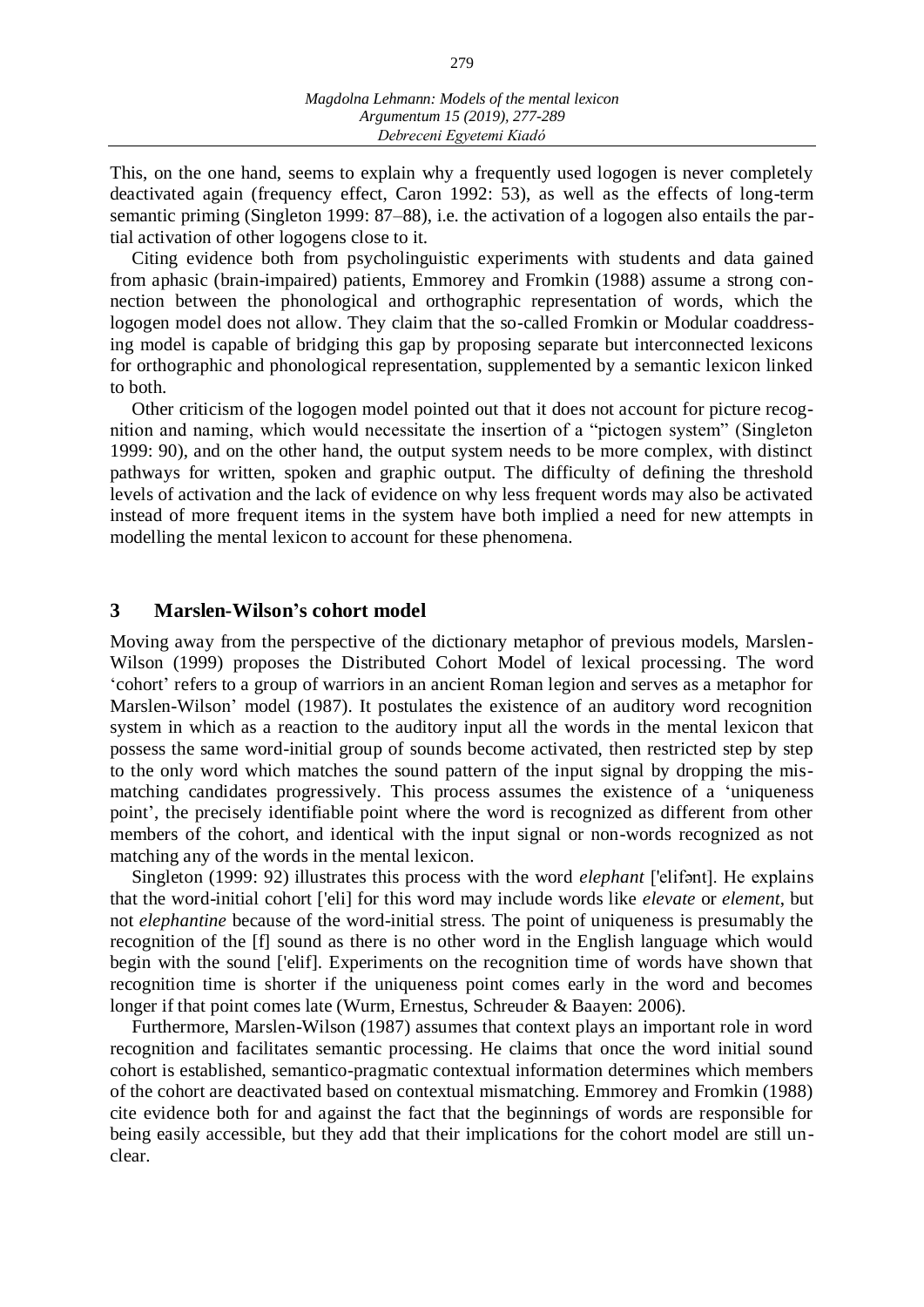Aitchison (1994: 217–218) points out that in this model a lot more words are activated than necessary, speakers need to use all kinds of information available to restrict the cohort to one word only, and they have to make the decision very fast, while the words are being uttered. As for the drawbacks of the model she mentions the rigid early version which is unable to cope with distorted word initial acoustic signals and claims that if a wrong decision is made, the wrong cohort may be activated. However, she refers to a more recent version of the model as being more flexible and overlapping with interactive activation models.

#### **4 Forster's serial search model**

The widely discussed serial search model was developed by the psychologist Kenneth I. Forster (1976), according to it the processes of lexical access in the human mind are best conceivable as similar to looking for a book in a library or a system of files on a bookshelf (Caron 1992: 51). When we need a specific book, usually we only have fragments of information about it, either the author's name or the title, sometimes both, or one with the year of publication or the name of the publisher. We then begin our search in the catalogue of the library, and after finding the relevant specification data we go to the shelves and browse the shelf-marks until we find the book in question.

According to the search model, lexical access is not different from a library in this respect (Forster 2006). We begin our search from various starting points according to what kind of information is available to us in the given situation, i.e. the phonological or the orthographic form, the morphological, syntactic or semantic characteristics of the word. This initial search takes place in the peripheral access files organized along one of these characteristics, corresponding to the different library catalogues. These access files contain lists of entries equipped with pointers (shelf-marks) directing to a master file, which can be envisaged as a collection of words containing cross-references among words interrelated by aspects of meaning.

On the effect of word category information on lexical activation, Forster explains that according to a cascaded activation model, activation spreads from "one level to another without waiting for resolution at the initial level" (2006: 35) and a word should initially activate the semantic properties of its neighbors. In his discussion he cites evidence from studies on word recognition tasks where a word or non-word similar to the exemplar words proved to take longer to reject (e.g., turple - turtle). Singleton (1999, 2000), however, points out that experimental studies have not shown without doubt that the mental lexicon works this way.

Emmorey and Fromkin (1988) explain that both the logogen model and the cohort model are interactive models of lexical processing as word recognition takes place on the basis of an interaction between the sensory input and semantic/syntactic contextual information, whereas Forster's search model assumes autonomous processes where contextual information is dealt with after processing the sensory input. However, neither the logogen nor the cohort model seem to account for the processing of non-linguistic information, while in Forster's search model this aspect is not neglected.

Although the above discussed models may differ significantly in their assumptions about the structure of the mental lexicon and the processes involved in lexical access, they have one characteristic feature in common: their focus is entirely the mental lexicon. The models to be discussed in the following sections seek to cover a wider realm of mental processes, where lexical processing is handled as a sub-dimension of a larger cognitive domain.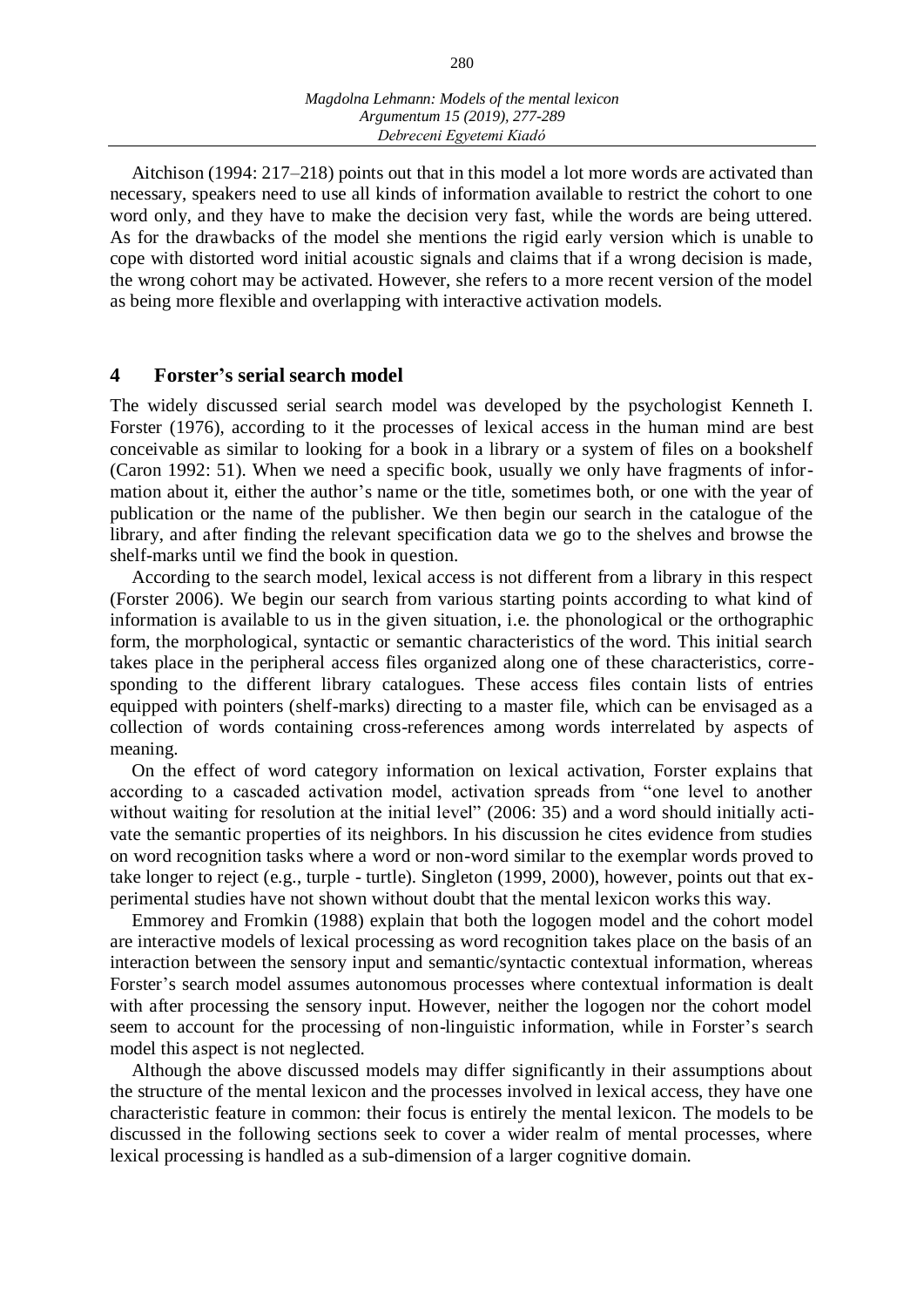# **5 Levelt's blueprint model**

Levelt's blueprint model of language production, often quoted as 'blueprint for the speaker' differs from the models discussed in that it addresses the aspects of language processing from perception to production. Levelt (1989: 181) claims that formulation processes are lexically driven and identifies two major components of the model divisible into several subcomponents: a declarative component refers to the 'knowledge that' (facts we know about the world and language), and the procedural component, the 'knowledge how', responsible for information about how to achieve specific goals with language.

The type of declarative knowledge required for language use includes information about the world (encyclopedia), information about situations (situational knowledge), and information about what style is appropriate in various circumstances (discourse model). Declarative knowledge also involves the lexicon having two major parts: lemmas and lexemes (Levelt 1989) or forms (Singleton 1999), i.e. semantico-grammatical and morphological information, respectively. As Singleton (1999) explains, lexical search thus takes place in a two-staged process, making Levelt's model comparable to Forster's search model.

As for procedural knowledge, the model has several subcomponents. The Conceptualizer is responsible for generating messages, micro-planning and monitoring the output. The Formulator gives the pre-verbal message a surface syntactic and phonological shape. The third component is named the Articulator responsible for speech based on the phonetic plan coming from the Formulator (Levelt 1989), while the Audition system analyses the input speech sounds. Finally, the Speech comprehension system makes sense of the phonetic information received.

In this model the lexicon has a central role in speech production and is envisaged as being linked to both the formulator and the speech production system. According to Levelt's lexical hypothesis (1989: 181), "the lexicon is an essential mediator between conceptualization and grammatical-phonological formulation, supporting the much debated concept of interpenetrating lexis and grammar." It entails, he explains, that nothing in a message triggers a syntactic form, there must be a mediating lexical item equipped with grammatical properties that generates a particular syntactic structure. Singleton (1999), however, highlights some of the problematic assumptions of the model. These problem areas, he points out, are the purely declarative categorization of the lexicon, its separation from encyclopedic knowledge and the question of the degree of autonomy the various components of the model possess.

# **6 Modularity and lexical processing**

Prominent researchers propose that the human mind is modular in its functions and postulate the existence of a language module; however, their views about the content of the module overlap and oppose one another at the same time. Noam Chomsky (1957, 1968) is often referred to as the father of investigating language as mental representations and rules. His generative grammar shifts the focus of language study from external language (E-language), i.e. language performance, to internal language (I-language) that is the "states of mind/brain that enter into behaviour" (Carston 1990: 38). The study of I-language is "the study of a language as part of human biology, trying to find out what it is that each individual has, that enables that individual to participate in larger social interaction, or to perform discourse" (Andor 2004: 95) and Chomsky calls E-language everything else, that is not I-language.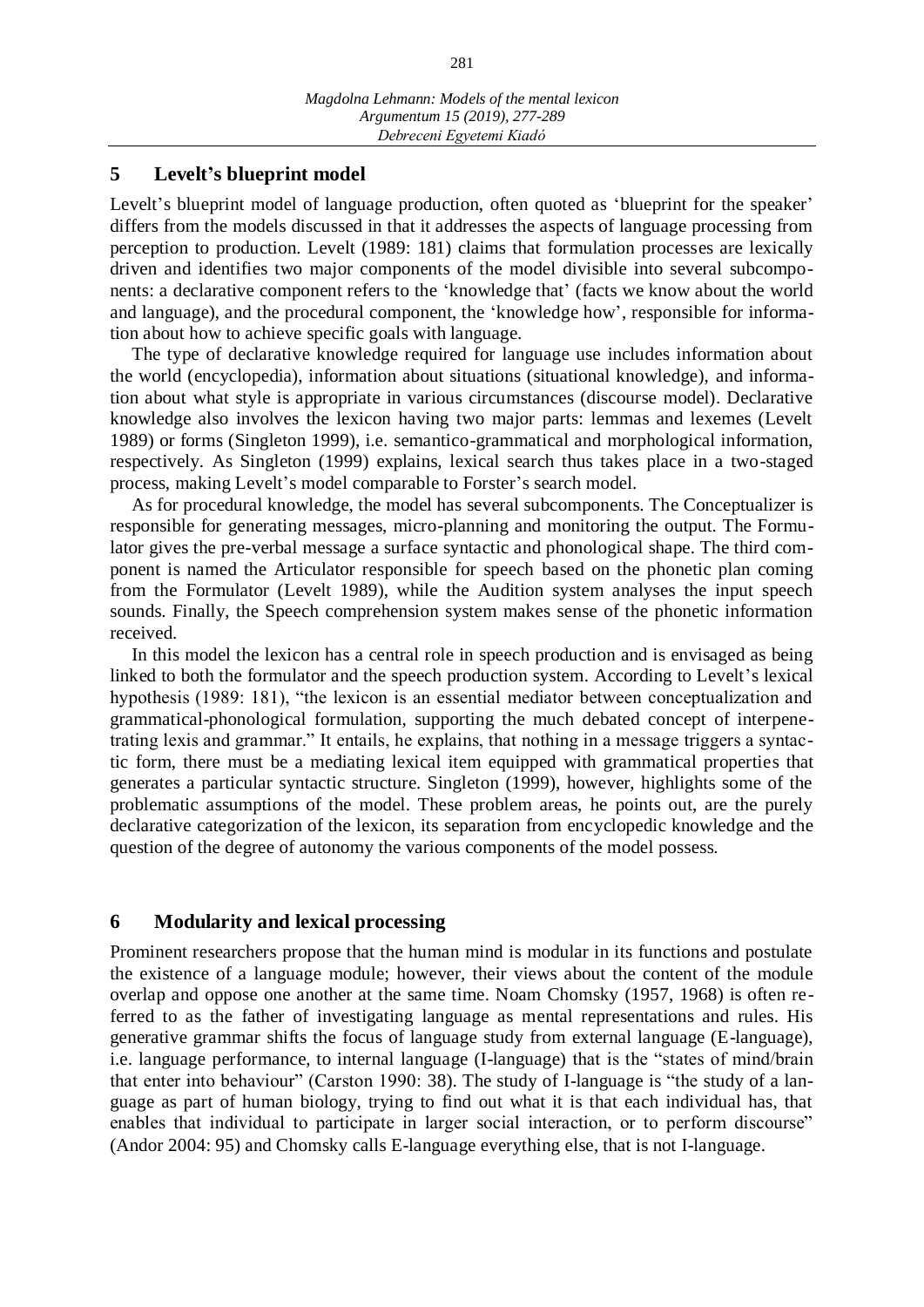282

I-language comprises theoretical vocabulary and principles that "are defined independently of other cognitive systems" (Carston 1990: 40) and in this conception the theoretical constructs of linguistic theory denote real mental entities. This view is challenged by instrumentalists who claim that linguistic concepts are not mental primitives, therefore, grammars are not representations of something real and distinct, as Carston (1990) argues. She distinguishes autonomous mental systems and claims that language is one of them.

Chomsky (1968) proposes that there are distinct regions or faculties for deductive reasoning, arithmetics, problem solving, scientific theory formation and language. These input systems (input, as defined by Carston 1990: 42, based on Fodor's (1983) views, is a representation of a proximal stimulus) share certain qualities common to all modular structures, such as sensitivity only to a specific set of stimuli coming from the environment, format of representations specific to the system, a database and a set of principles directing the system, fastness and automaticity, limited access to data. Chomsky interviewed by Andor (2004) claims that language processing is similar in its modules to vision.

# *6.1 Fodorian modularity*

The American cognitive linguist and philosopher, Jerry Fodor, in his theses on the modularity of language acquisition (1983) maintains that the human brain is modular, having distinct areas for vision and audition, motor functions and language. But whereas Chomsky investigates the modularity of language acquisition in connection with a language acquisition device (LAD), Fodor essentially focuses on processing language. He claims that both input systems and central systems (or the general cognitive system) are computational, the latter being modality and domain neutral and independent. He addresses issues such as the modularity of the modules, the existence of cross-modular connections, the relationship between the input and output functions of the modules, and the relationship between competence and performance. He posits that processes of the language module are domain specific, mandatory, inaccessible to consciousness, rapid, and have their own neural hardwiring, failure or breakdown patterns (as in aphasia) and specific developmental sequences.

As for the structure of the mental lexicon, Fodor (1983) assumes that it resembles a graph, where lexical items are nodes and are interconnected with other nodes in the lexical network, activated by the spread of excitation (stimulus). Excitation thresholds are lowered for the related nodes in the spread of excitation, thus resulting in decreased response times for connected items in lexical decision tasks.

He is particularly concerned with the question that the modules are informationally encapsulated, a cornerstone of his model, implying that general knowledge about the world or contextual information do not play a role in the operation of the module while processing is taking place, they only interact when the operation of a particular module is completed. In order to fend off criticism on the part of psycholinguists referring to results of experiments on sentence completion tasks (cloze procedures), Fodor limited his model to the concept of the language module as being a formal processor only, with no semantic role. However, Singleton (1999, 2000) argues, a more plausible position is necessary to explain context effects in word recognition, and as Asher and Pustejovsky (2000: 2) point out, the Fodorian atomistic lexicon fails to explain data about the interaction between pragmatics and semantics.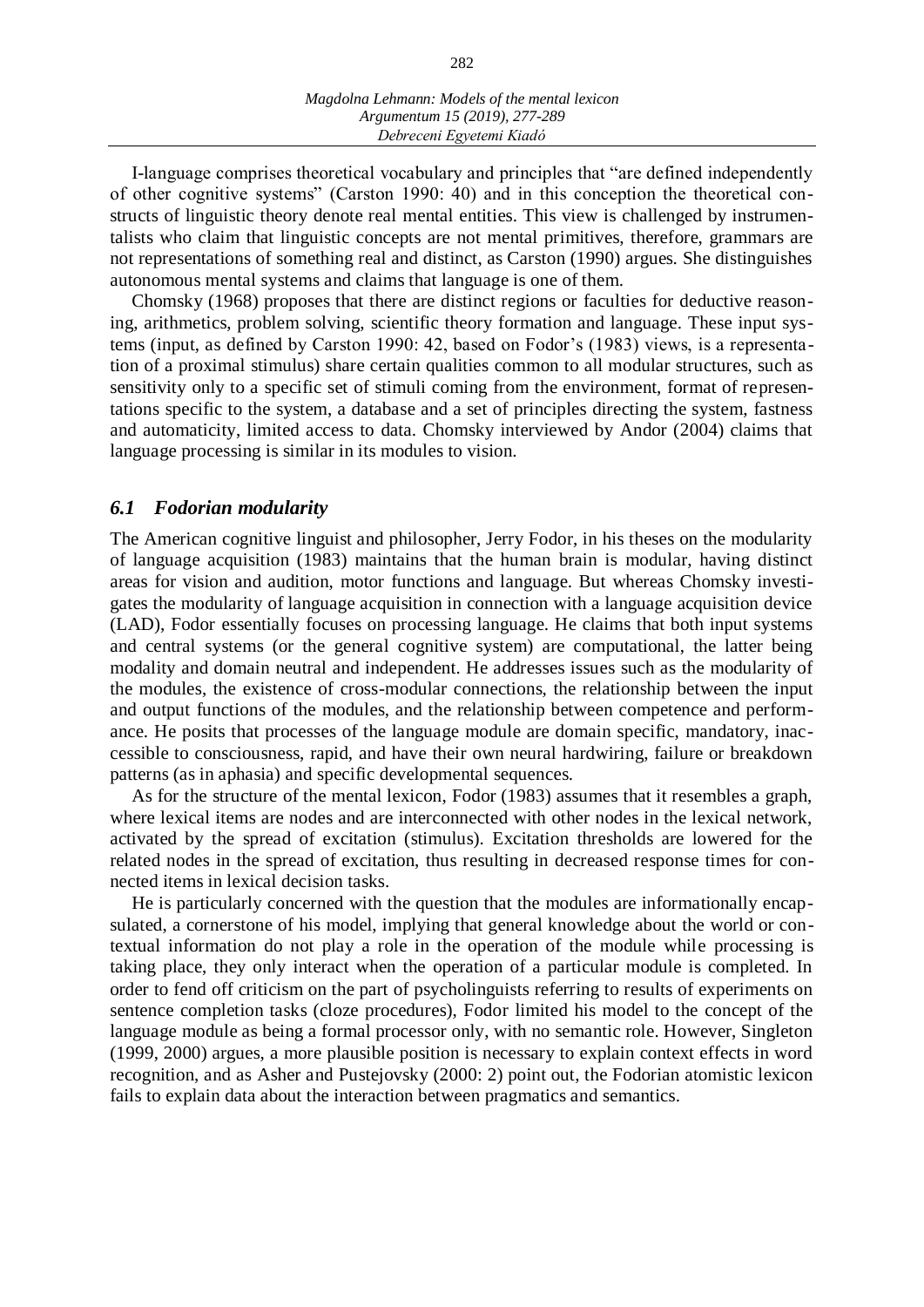# *6.2 Jackendoff's representational modularity*

Challenging Fodor's modularity hypothesis, often referred to as F-modularity, Jackendoff (2000) proposes a variant called the representational modularity of the mind, which rejects Fodor's assumptions of informational encapsulation and domain specificity. He argues that without interface modules mediating between the modules and serving as links making communication between the separate modules possible, the various modules of the mind would be functionally disconnected, thus the perception of the world and behaving accordingly would be impossible.

As it appears from the above, Jackendoff (2000) is not completely opposed to the idea of modularity, he only proposes a distinction between two kinds of modules as necessary innovations to the original idea of F-modularity: integrative modules (responsible for integrating levels of representation) and interface modules (making communication among representations possible). Jackendoff claims that a step missing in Fodor's model is the possibility of converting one format of information into another, for instance, in speech perception the conversion of the perceived syntactic structure into semantic information. Without such interface modules, he claims, lip reading, reading texts, and understanding signed languages would not be possible.

Jackendoff (2000) describes three types of mental processes. First, processes, when a full representation in a certain format is created from fragments of structures (e.g., a syntactic parser, lexical items organized into a full syntactic structure, a sentence) are called integrative processes. Second, translation, or with a later term, interface processes convert one form of mental representation into another (e.g., the acoustical information of a speech signal into a phonetic representation, or a syntactic structure into propositional structure). Third, inferential processes compare full representation with each other or construct new representations in the same format (e.g., comparing two phonological representations to see if two words rhyme). Jackendoff concludes that "the locus of modularity is not large-scale faculties such as language perception (Fodor's view), but at the scale of individual integrative, interface, and inferential processors" (2000: 13).

Jackendoff (2000) abandons the idea of Chomskyan syntax-centered generative grammar and claims that syntax is but one of several generative components, and further clarifies the role of the lexicon. He argues against the Chomskyan view that lexical items are inserted into initial syntactic derivations, and then interpreted semantically and phonologically through processes of derivations. As an alternative he claims that in the process of perception auditory information is processed by the auditory-to-phonology interface module to create a phonological representation. Then, the phonology-to-syntax interface creates a syntactic structure, which is then, aided by the syntax-to-semantics interface module, converted into a propositional structure, i.e. meaning. For that reason, when a lexical item becomes activated, it does not only activate its phonology, but also its syntax and semantics and thus "establishes partial structures in those domains" (Jackendoff 2000: 25). The same but reversed process takes place in language production.

# **7 Connectionism (parallel distributed processing)**

Parallel and serial models of processing differ in the number of analyses possible at the same time (Pickering 1999). While in a serial model (e.g., Forster 1976) one analysis is selected, a parallel model considers multiple analyses at the same time. An influential model of lexical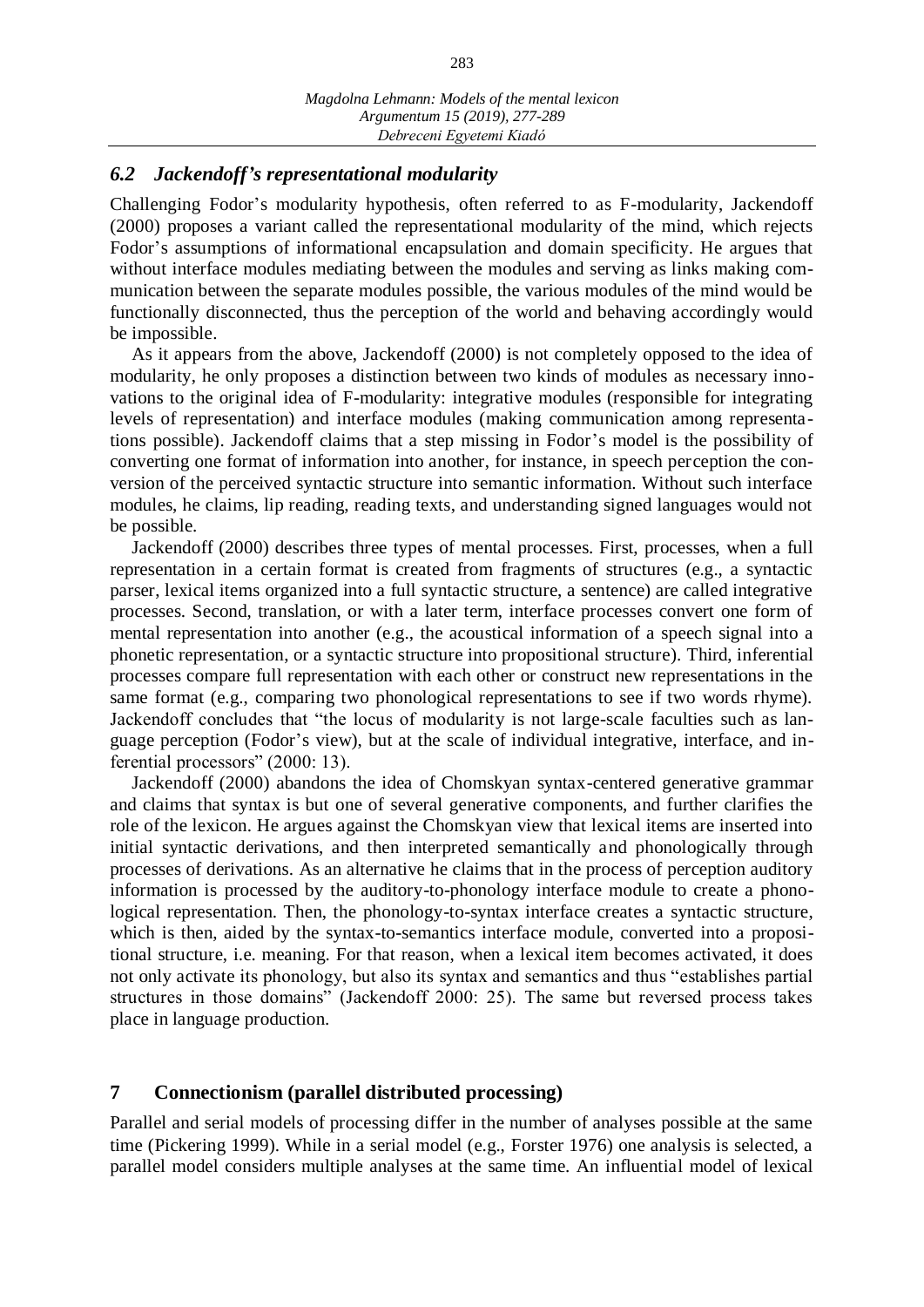processing known as connectionism, or in an alternative term parallel distributed processing, unlike the modularity hypothesis, postulates that different pieces of information are processed simultaneously (in parallel), independently from one another and on different levels (distributed). This assumption stands in opposition with Forster's serial search model, where the stages of operations build on and depend on one another. According to this model, the operations of language processing progress independently and envisage a "high degree of interactivity between semantic and formal processing" (Singleton 2000: 179).

Connectionists relish the 'brain' metaphor to language processing and challenge the Chomskyan/Fodorian view of the mental symbol paradigm (Colombo, Stoianov, Pasini & Zorzi 2006, MacWhinney & Leinbach 1991, Plunkett & Marchman 1993, Rummelhart & McClelland 1986). They not only claim that mental processes do not involve operations with symbols, but also propose that knowledge is represented in terms of synaptic connections and connection strength determines activation rather than rules or patterns. They propose that signals may not only be excitatory, but also inhibitory, and the spread of activation is bidirectional, moving forward and backwards. Thus, learning is seen as a by-product of information processing as a result of the strengthening of associations among units (Ellis 1994). Singleton (2000) explains that this view has generated fruitful debates on the issue and connectionism has now become more influential, taking account of semantic aspects of language processing in the brain.

A connectionist model inspired by the Marslen-Wilson cohort model is the interactive Trace Model proposed by Ellman and McClelland (1986). As Caron (1992: 57) points out, interestingly this model is able to account for word identification even in cases when the input is distorted or incomplete, as well as for the majority of the data gained from speech production research.

# **8 Towards an integrated model of the lexicon**

As it appears from the above discussion, the mental lexicon is complex and its components are closely interrelated and interdependent. Experiments with patients who suffer brain injuries (aphasics) seem to supply evidence for the claims of the above discussed theoretical models by providing and justifying a basis of comparison between 'normal' and 'impaired' language processing. Research into neurolinguistics and psycholinguistics is an especially complex endeavor, thus, only some focal issues are sketched here. The majority of these studies appear to discuss issues of the structure of the language system (Jackendoff 2000, Garrett 2000, Pinker 2007, Turvey & Moreno 2006, Wray 2002), the interface of language comprehension and production (Hickok 2000, Nicole & Love 2000), lexis and structure (Blumstein & Milberg 2000, Caramazza 2000, Feldman, Basnight-Brown & Pastizzo 2006, Stockall & Marantz 2006, Swinney, Prather & Love 2000) and syntax and discourse (Avrutin 2000, Caplan 2000, Piñango 2000). In the next section I am going to touch upon some major issues on how words are stored in the mental lexicon, before moving on towards an integrated model developed by Wray (2002).

# *8.1 The organization of the lexicon*

Investigating lexical learning Skehan (1998) assumes that language is more lexical than usually accepted. He claims that the rule-based approach to language "is an imposition of the linguist, and may not always be justified" (Skehan 1998: 31). This new view challenged the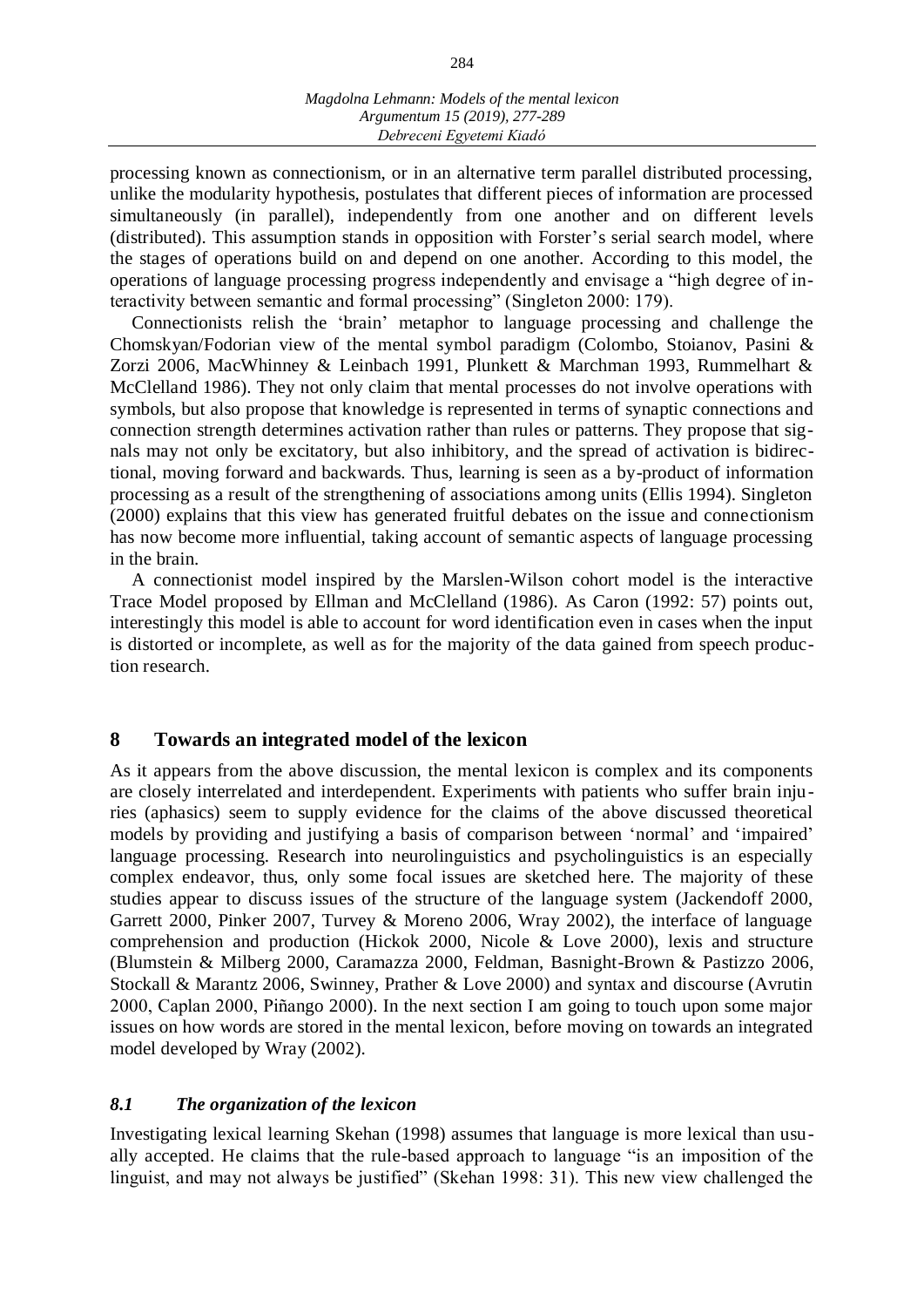influential views of Chomsky that linguistic competence primarily involves the knowledge of grammatical rules which allow the language user to produce an infinite number of utterances.

However, Skehan highlights some advantages to the rule-based system: the underlying lexical elements or units need not be represented more than once in the brain, they only need to be well organized according the grammatical rules and "looked up wherever they are kept" (1998: 30). It follows that the storage system, which is meant to underlie the processing system, can be as small as possible. However, as he points out, there is no convincing evidence why the human memory system would avoid duplication of storage of lexical items in the brain.

Early models of how meaning is stored and organized in memory were thought of in two ways: as a network or a set of features stored with each word (Quillian 1967, and Smith, Shoben & Rips 1974, respectively). Caron explains that these two models only differ in their formulation and both postulate the principle of economy of storage i.e. "each piece of information appears only once in the network" (1992: 73). This was later rejected by Collins and Loftus (1975) who argued for a direct connection between a concept and all the information acquired related to it. Based on corpus evidence referring to connotations, Stubbs (2001) has shown that the meanings of words are often not captured by their dictionary definitions, but defined in terms of logical relations. Earlier Sinclair (1991) expressed similar views and claimed that most combinatory possibilities of grammatical rules are ignored in real-life language production and lexical items occur again and again in different locations in the brain based on these logical relations. He proposes the open-choice principle and the idiom principle to account for multiple storage. The open-choice principle, he explains, is the capacity to use and understand unconstrained numbers of combinations of words. The idiom principle claims that the co-occurrences of words are limited, many frequent words become delexicalized as they enter into frequent collocations and phrases, and that the idiom principle takes precedence.

Tannen (1989) extended the analysis and focused on the area of conversation, emphasizing the preference of language users of formulaic language and repetition to create a frame to new information. Bolinger (cited in Skehan 1998: 34) coined the term 'item-bundles' to refer to multiple representations of lexical items, supporting the view that the same word is stored more than once in the brain, adding that these multiple representations are likely to be the combinations of a base word to form ready-made expressions. This way, he proposes, the memory system is "organised not for efficient compactness, but for ease of use" (Skehan 1998: 34).

#### *8.2 Wray's Heteromorphic Distributed Lexicon*

As a proposed solution to the vastly debated questions of multiple representation and the storage of words that break the rules in one sense or another, Allison Wray (2002) proposed a single rule-based system for language processing, where regularities in language are more easily explained than irregularities. Within her dual-systems model language is seen to be processed both holistically and analytically, which is more liable to explain problems raised by formulaic sequences and idiomaticity in language.

Her combined model, the Heteromorphic Distributed Lexicon, proposes the existence of five lexicons she named grammatical, referential, interactional, memorized and reflective, each consisting of three holistic units of various distributions and sizes: the morpheme, the formulaic word, and the formulaic word string units (Wray 2002: 262–265). She emphasizes that the unit types are not discrete; units can hover between the levels, and claims that "even if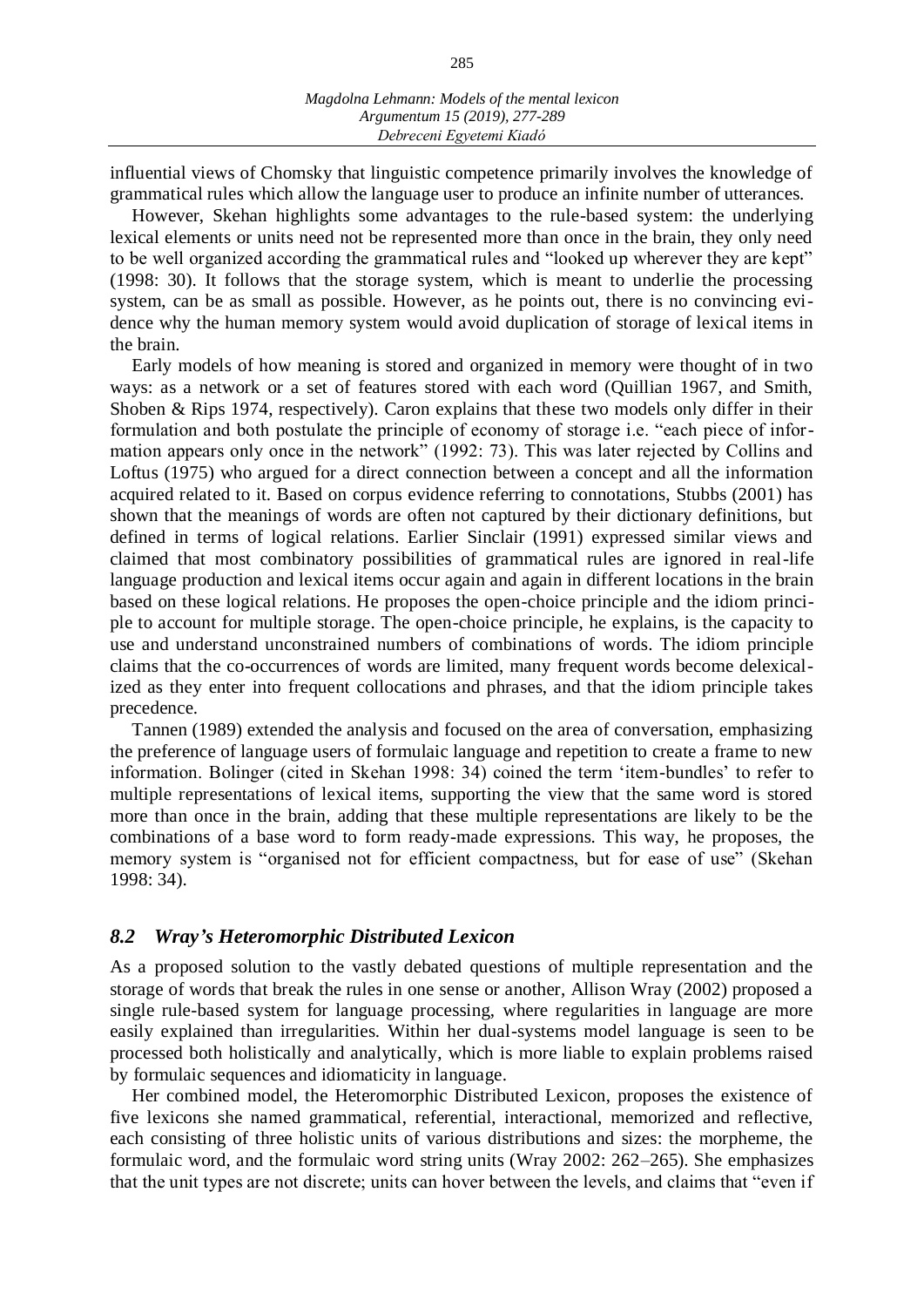286

a string is segmented and one or more of its component parts are separately stored, it may also continue to be stored holistically" (Wray 2002: 262). Therefore, an idiom such as *Look out!* may be stored as *look* in the morphemic unit of Lexicon II (referential) and as *out* in the morphemic unit of Lexicon I (grammatical), while it also permits *Look out!* as a string to be stored as one unit holistically in the formulaic word strings unit of Lexicon III (interactional), meaning be careful. This is referred to as 'compositional' versus 'noncompositional' processing in research literature.

This three-layered representation of each lexicon as units of morpheme, formulaic word and formulaic word string is exceptional, Wray (2002) explains, for it displays all the linguistic units that are not subject to further segmentation, thus it should be handled as one holistic unit. Therefore, this model is able to account for those lexical patterns that previous models struggle with. Her model also rejects the theory of economy of storage outlined earlier and proposes that units gain entry to the lexicon "not by virtue, but as a result of pure expediency" (Wray 2002: 267), i.e. we only store things we have a use for, be it morphemes, words, phrases or whole texts. This assumption implies that the nature of the lexicon is determined "not by structural principles which decide whether an item is simple enough to be stored" (Wray 2002: 268), but by what priorities an individual assigns to certain linguistic input, making every lexicon personal and different.

### **9 Conclusion**

Major models of the mental lexicon and lexical processing in the brain have been discussed in order to cast light on novel approaches to the field, by touching upon the logogen, the cohort, and the serial search models, as well as some models of higher cognitive processes, such as the blueprint for the speaker, the modularity of the mind and some relevant aspects of connectionism. An outline of studies on how words may be stored in the brain has been provided, where the uncertainty is justified by the scarcity of our present understanding of how the human brain works. Recent research has shown that language is more lexical than previously thought and noncompositional processing has important implications for language pedagogy. Knowledge of collocations and lexical chunks seem to play a crucial role in how well we know words, i.e. the depth of word knowledge, and consequently in how word knowledge is to be developed and assessed in and out of the language classroom.

#### **References**

- Aitchison, J. (1994): *Words in the Mind. An Introduction to the Mental Lexicon.* Oxford: Blackwell.
- Andor, J. (2004): The master and his performance: An interview with Noam Chomsky. *Intercultural Pragmatics* 1.1, 93–111.
- Asher, N. & Pustejovsky, J. (2000): The Metaphysics of words in context. Retrieved on 11/01/2008. http://www.cs.brandeis.edu/~jamesp/articles/ metaphysics-words.pdf.
- Avrutin, S. (2000): Comprehension of discourse-linked and non-discourse-linked questions by children and Broca's aphasics. In: Grodzinsky, Y., Saphiro, L. & Swinney, D. (eds.): *Language and the Brain. Representation and Processing.* San Diego, California: Academic Press, 295–315.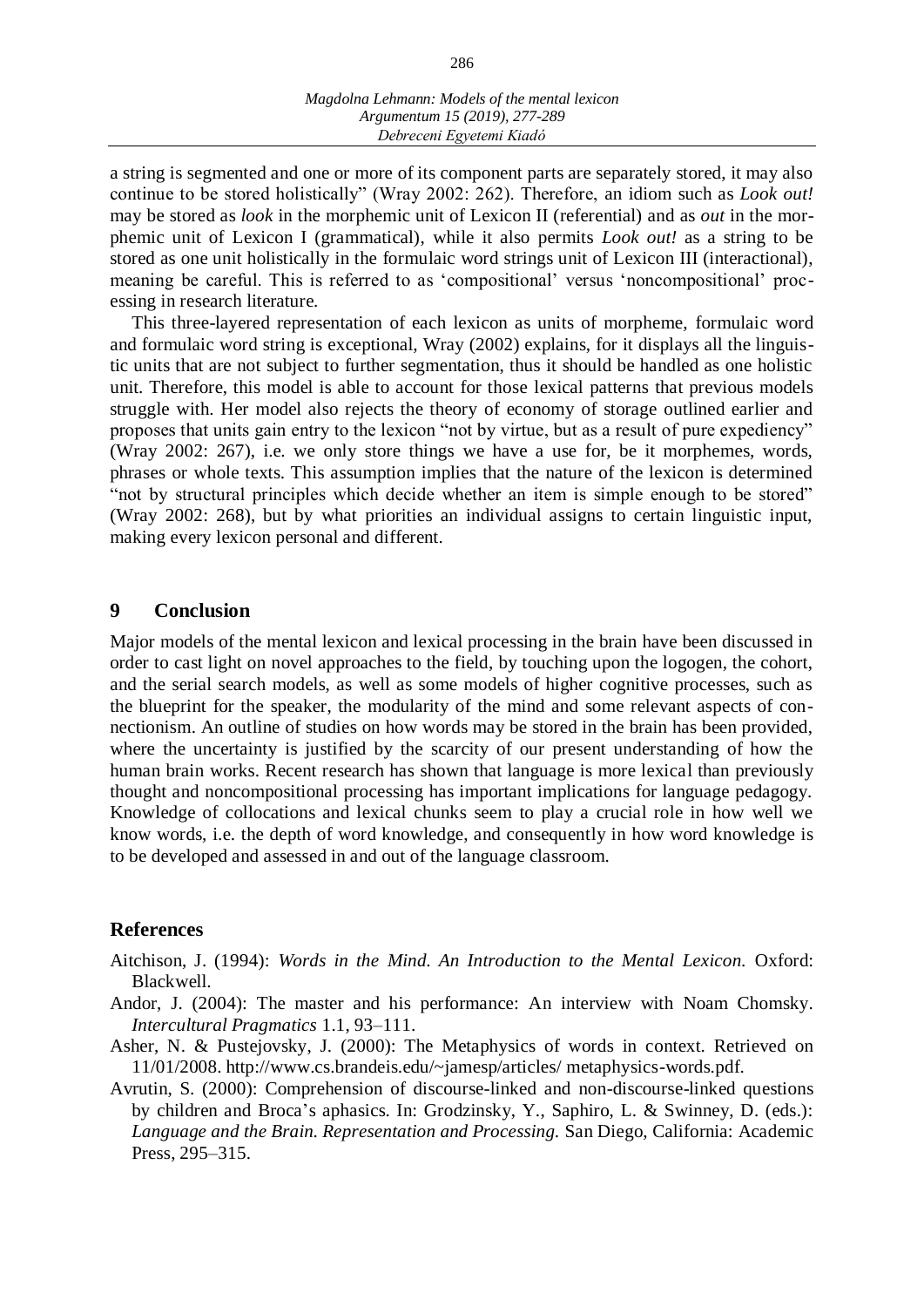- Blumstein, S.E. & Milberg, W.P. (2000): Language deficits in Broca's and Wernicke's aphasia: A singular impairment. In: Grodzinsky, Y., Saphiro, L. & Swinney, D. (eds.): *Language and the Brain. Representation and Processing.* San Diego, California: Academic Press, 167–184.
- Caplan, D. (2000): Positron emission tomographic studies of syntactic processing. In: Grodzinsky, Y., Saphiro, L. & Swinney, D. (eds.): *Language and the Brain. Representation and Processing.* San Diego, California: Academic Press, 316–329.
- Caramazza, A. (2000): Aspects of lexical access: Evidence from aphasia. In: Grodzinsky, Y., Saphiro, L. & Swinney, D. (eds.): *Language and the Brain. Representation and Processing.* San Diego, California: Academic Press, 204–228.
- Caron, J. (1992): *An Introduction to Psycholinguistics.* New York: Harvester and Wheatsheaf.
- Carston, R. (1988): Language and cognition. In: Newmeyer, F.J. (ed.): *Linguistics: The Cambridge Survey, Vol. III.* Cambridge: Cambridge University Press, 38–69.
- Chomsky, N. (1957): *Syntactic Structures.* The Hague: Mouton.
- Chomsky, N. (1968): *Language and Mind*. New York: Brace & World, Inc.
- Collins, A.M. & Loftus, E.F. (1975): A Spreading activation theory of semantic processing. *Psychological Review* 82, 407–428.
- Colombo, L., Stoianov, I., Pasini, M. & Zorzi, M. (2006): The role of phonology in the inflection of Italian verbs: A connectionist investigation. *The Mental Lexicon* 1.1, 147– 181.
- Ellis, R. (1994): *The Study of Second Language Acquisition.* Oxford: Oxford University Press.
- Ellman, J.L. & McClelland, J.L. (1986): Interactive processes in speech perception: The TRACE model. In: McClelland, J.L., Rummelhart, D. & the PDP Research Group (eds.): *Parallel Distributed Processing: Explorations in the Microstructure of Cognition, Vol. 2.* Cambridge, Mass.: MIT Press, 58–121.
- Emmorey, K. & Fromkin, V. (1988): The mental lexicon. In: Newmeyer, F.J. (ed.): *Linguistics: The Cambridge Survey, Vol. III.* Cambridge: Cambridge University Press, 124–149.
- Feldman, L.B., Basnight-Brown, D. & Pastizzo, M.J. (2006): Semantic influences on morphological facilitation: Concreteness and family size. *The Mental Lexicon* 1.1, 59–84.
- Fodor, J. (1983): *The Modularity of Mind.* Cambridge, MA: MIT Press.
- Forster, K.I. (1976): Accessing the mental lexicon. In: Wales, R.J. & Walker, E. (eds.): *New Approaches to Language Mechanisms*. Amsterdam: North Holland, 257–287.
- Forster, K.I. (2006): Early activation of category information in visual word recognition. *The Mental Lexicon* 1.1, 35–58.
- Garman, M. (1990): *Psycholinguistics.* Cambridge: Cambridge University Press.
- Garrett, M. (2000): Remarks on the architecture of language processing systems. In: Grodzinsky, Y., Saphiro, L. & Swinney, D. (eds.): *Language and the Brain. Representation and Processing.* San Diego, California: Academic Press, 31–74.
- Garrod, S. & Pickering, M.J. (eds.) (1999): *Language Processing.* Hove: Psychology Press.
- Gósy, M. (1999): *Pszicholingvisztika* [Psycholinguistics]*.* Budapest: Corvina.
- Hickok, G. (2000): Speech perception, conduction aphasia, and the functional neuroanatomy of language. In: Grodzinsky, Y., Saphiro, L. & Swinney, D. (eds.): *Language and the Brain. Representation and Processing.* San Diego, California: Academic Press, 87–104.
- Jackendoff, R. (1993): *Languages of the Mind. Essays on Mental Representation*. Cambridge, MA: MIT Press.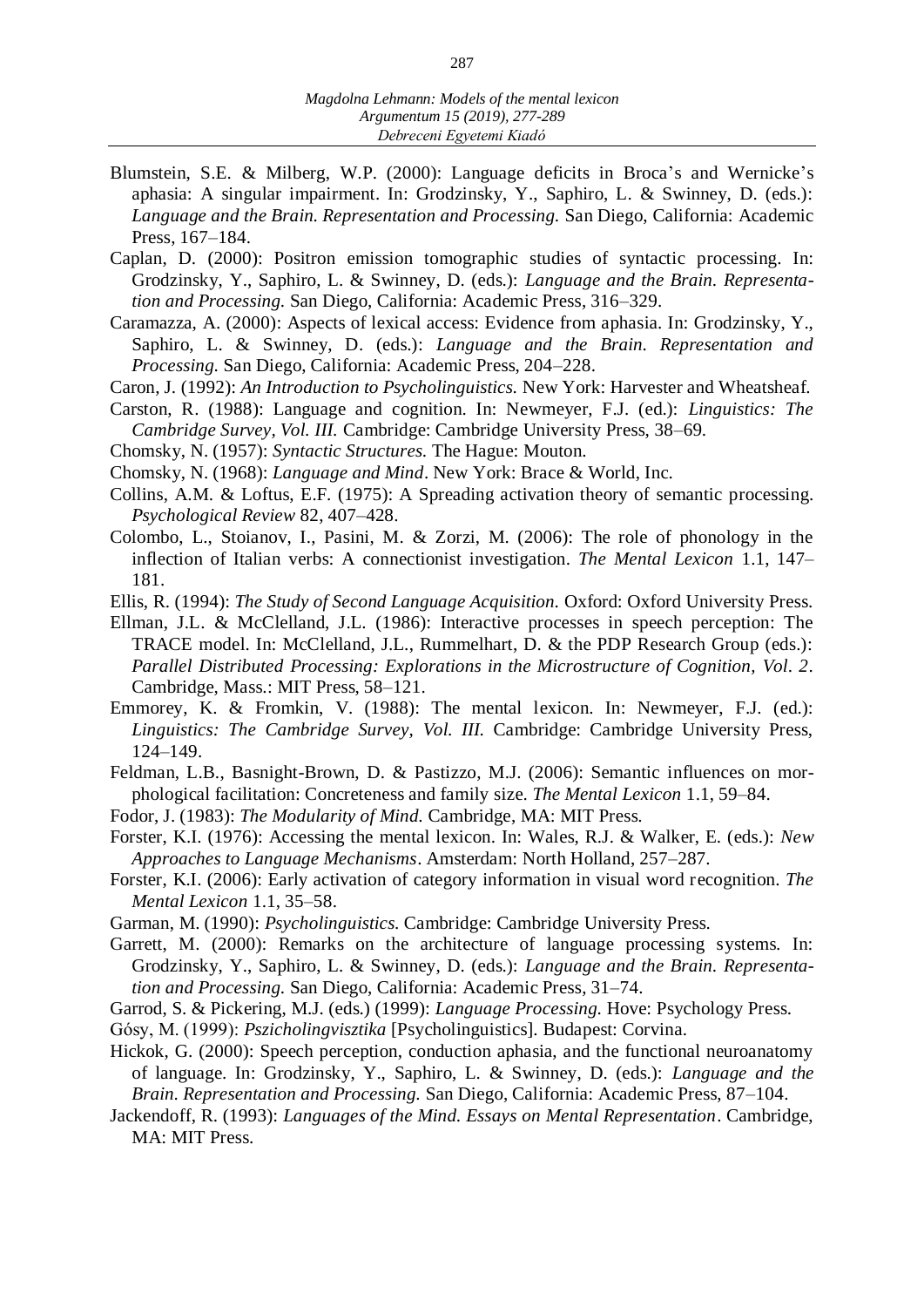- Jackendoff, R. (2000): Fodorian modularity and representational modularity. In: Grodzinsky, Y., Saphiro, L. & Swinney, D. (eds.): *Language and the Brain. Representation and Processing.* San Diego, California: Academic Press, 4–30.
- Levelt, W. (1989): *Speaking: From Intention to Articulation.* Cambridge, MA: MIT Press.
- MacWhinney, B. & Leinbach, J. (1991): Implementations are not conceptualizations: Revising the verb learning model. *Cognition* 40, 121–157.
- Marslen-Wilson, W. (1987): Functional parallelism in spoken word recognition. *Cognition*  25, 71–102.
- Marslen-Wilson, W. (1999): Abstractness and combination: The morphemic lexicon. In: Garrod, S. & Pickering, M.J. (eds.): *Language Processing.* Hove: Psychology Press, 101– 119.
- Martsa, S. (2007): *English Morphology. An Introduction.* Budapest: Nemzeti Tankönyvkiadó.
- Morton, J. (1982): Disintegrating the lexicon: An information processing approach. In: Mehler, J., Walker, E.C.T. & Garret, M.F. (eds.): *Perspectives on Mental Representation.* Hillsdale, NJ: Erlbaum, 89–109.
- Nicole, J.L. & Love, T. (2000): Overarching agrammatism: When comprehension involves production. In: Grodzinsky, Y., Saphiro, L. & Swinney, D. (eds.): *Language and the Brain. Representation and Processing.* San Diego, California: Academic Press, 105–122.
- Pickering, M.J. (1999): Sentence comprehension. In: Garrod, S. & Pickering, M.J. (eds.): *Language Processing.* Hove: Psychology Press, 123–154.
- Piñango, M.M. (2000): Canonicity in Broca's sentence comprehension: The Case of Psychological Verbs. In: Grodzinsky, Y., Saphiro, L. & Swinney, D. (eds.): *Language and the Brain. Representation and Processing.* San Diego, California: Academic Press, 330– 353.
- Pinker, S. (1999): *A Nyelvi Ösztön*. Budapest: Typotex.
- Pinker, S. (2007): *The Stuff of Thought. Language as a Window into Human Nature.* London: Penguin Books.
- Plunkett, K. & Marchman, V. (1993): From rote learning to system building: Acquiring verb morphology in children and connectionist nets. *Cognition* 48, 21–69.
- Quillian, M.R. (1967): Word concepts: A theory of and simulation of some basic semantic capabilities. *Behavioural Science* 12, 410–430.
- Reeves, L.M., Hirsh-Pasek, K. & Golinkoff, R. (1998): Words and meaning: From primitives to complex organization. In: Gleason J.B. & Ratner, N.B. (eds.): *Psycholinguistics.* London: Thomson, 157–226.
- Robinson, P. (ed.) (2001): *Cognition and Second Language Acquisition.* Cambridge: Cambridge University Press.
- Rummelhart, D. & McClelland, J. (1986): On learning the past tenses of English verbs: Implicit rules or parallel distributed processing? In: McClelland, J.L., Rummelhart, D. & the PDP Research Group (eds.): *Parallel Distributed Processing: Explorations in the Microstructure of Cognition, Vol. 2.* Cambridge, MA: MIT Press, 2016–271.
- Sinclair, J. (1991): *Corpus, Concordance, Collocation.* Oxford: Oxford University Press.
- Singleton, D. (1999): *Exploring the Second Language Mental Lexicon.* Cambridge: Cambridge University Press.
- Singleton, D. (2000): *Language and the Lexicon. An Introduction.* London: Arnold.
- Skehan, P. (1998): *A Cognitive Approach to Language Learning*. Oxford: Oxford University Press.
- Smith, E.E., Shoben, E.J. & Rips, L.J. (1974): Structure and processes in semantic memory: A featural model for semantic decision. *Psychological Review* 81, 214–241.